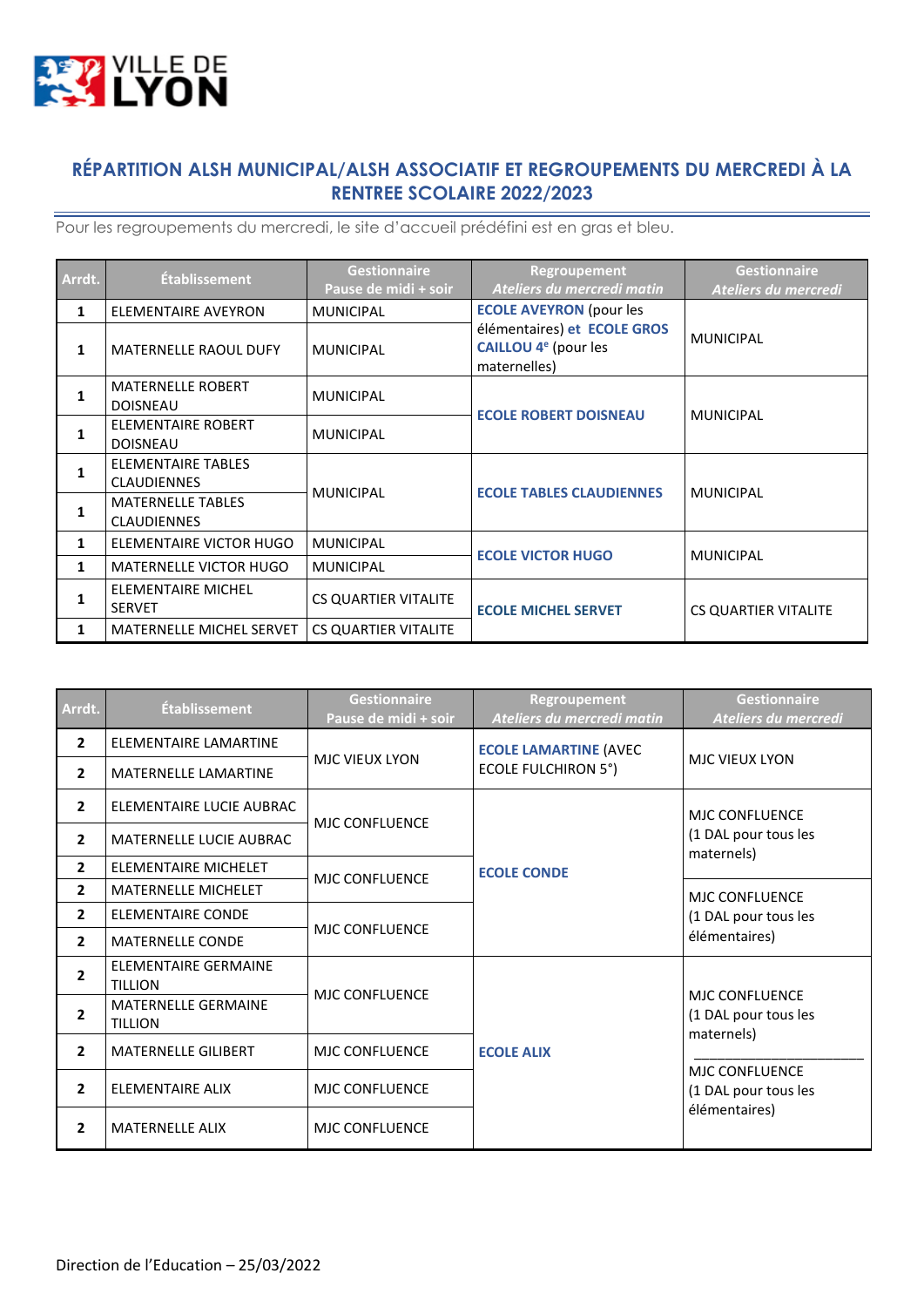| Arrdt.                  | <b>Établissement</b>                           | <b>Gestionnaire</b><br>Pause de midi + soir | Regroupement<br>Ateliers du mercredi matin | <b>Gestionnaire</b><br>Ateliers du mercredi        |
|-------------------------|------------------------------------------------|---------------------------------------------|--------------------------------------------|----------------------------------------------------|
| 3                       | <b>ELEMENTAIRE ANTOINE</b><br><b>CHARIAL</b>   | LEO LAGRANGE                                |                                            | <b>LEO LAGRANGE</b>                                |
| 3                       | <b>MATERNELLE ANTOINE</b><br>CHARIAL           | <b>LEO LAGRANGE</b>                         | <b>ECOLE CHARIAL</b>                       | <b>LEO LAGRANGE</b>                                |
| 3                       | ELEMENTAIRE PAUL BERT                          | <b>LEO LAGRANGE</b>                         |                                            | <b>LEO LAGRANGE</b>                                |
| 3                       | MATERNELLE PAUL BERT                           |                                             | <b>ECOLE MEYNIS</b>                        |                                                    |
| 3                       | <b>ELEMENTAIRE MEYNIS</b>                      | <b>LEO LAGRANGE</b>                         |                                            | <b>LEO LAGRANGE</b>                                |
| 3                       | <b>MATERNELLE MEYNIS</b><br><b>ELEMENTAIRE</b> | LEO LAGRANGE                                |                                            |                                                    |
| 3                       | <b>MONTBRILLANT</b>                            | <b>LEO LAGRANGE</b>                         |                                            |                                                    |
| 3                       | MATERNELLE MONTBRILLANT                        |                                             | <b>ECOLE MONTBRILLANT</b>                  | <b>LEO LAGRANGE</b>                                |
| $\overline{\mathbf{3}}$ | ELEMENTAIRE H. REBATEL                         | <b>LEO LAGRANGE</b>                         |                                            |                                                    |
| 3                       | <b>MATERNELLE H. REBATEL</b>                   | <b>LEO LAGRANGE</b>                         |                                            |                                                    |
| 3                       | <b>MATERNELLE NOVE</b><br><b>JOSSERAND</b>     | <b>MUNICIPAL</b>                            | <b>ECOLE NOVE JOSSERAND</b>                | <b>MUNICIPAL</b>                                   |
| 3                       | <b>ELEMENTAIRE NOVE</b><br><b>JOSSERAND</b>    | <b>MUNICIPAL</b>                            |                                            |                                                    |
| 3                       | ELEMENTAIRE JULES VERNE                        | <b>MUNICIPAL</b>                            | <b>ECOLE JULES VERNE</b>                   | <b>MUNICIPAL</b>                                   |
| 3                       | MATERNELLE JULES VERNE                         | <b>MUNICIPAL</b>                            |                                            |                                                    |
| 3                       | <b>ELEMENTAIRE ANATOLE</b><br><b>FRANCE</b>    | <b>MJC MONTCHAT</b>                         |                                            | MJC MONTCHAT<br>(1 DAL pour tous les<br>maternels) |
| 3                       | MATERNELLE ANATOLE<br><b>FRANCE</b>            | <b>MJC MONTCHAT</b>                         | <b>ECOLES LOUISE/VIALA</b>                 |                                                    |
| 3                       | <b>ELEMENTAIRE LOUISE</b>                      | <b>MJC MONTCHAT</b>                         |                                            | MJC MONTCHAT                                       |
| 3                       | MATERNELLE VIALA                               | MJC MONTCHAT                                |                                            | (1 DAL pour tous les<br>élémentaires)              |
| 3                       | ELEMENTAIRE CONDORCET                          | MJC MONTCHAT                                | <b>ECOLE CONDORCET</b>                     | MJC MONTCHAT                                       |
| 3                       | MATERNELLE CONDORCET                           | <b>MJC MONTCHAT</b>                         |                                            | MJC MONTCHAT                                       |
| 3                       | ELEMENTAIRE ANDRE PHILIP                       | <b>MUNICIPAL</b>                            | <b>ECOLE ANDRE PHILIP</b>                  | <b>MUNICIPAL</b>                                   |
| 3                       | MATERNELLE ANDRE PHILIP                        |                                             |                                            |                                                    |
| 3                       | ELEMENTAIRE GEORGES<br>POMPIDOU                | COM'EXPRESSION                              | <b>ECOLES POMPIDOU /</b>                   | <b>COM'EXPRESSION</b>                              |
| 3                       | <b>MATERNELLE LAURENT</b><br><b>MOURGUET</b>   |                                             | <b>MOURGUET</b>                            |                                                    |
| 3                       | ELEMENTAIRE AIME CESAIRE                       | <b>MUNICIPAL</b>                            | <b>ECOLE AIME CESAIRE AVEC</b>             | <b>MUNICIPAL</b>                                   |
| 3                       | MATERNELLE AIME CESAIRE                        |                                             | CHAVANT (7 <sup>E</sup> )                  |                                                    |
| 3                       | ELEMENTAIRE PAUL<br><b>PAINLEVE</b>            | <b>MPT RANCY</b>                            | <b>ECOLE PAINLEVE</b>                      | <b>MPT RANCY</b>                                   |
| 3                       | <b>MATERNELLE PAUL PAINLEVE</b>                | <b>MPT RANCY</b>                            |                                            | <b>MPT RANCY</b>                                   |
| 3                       | ELEMENTAIRE MAZENOD                            | <b>MPT RANCY</b>                            | <b>ECOLES MAZENOD / ST</b>                 | <b>MPT RANCY</b>                                   |
| 3                       | MATERNELLE ST EXUPERY                          | <b>MPT RANCY</b>                            | <b>EXUPERY</b>                             |                                                    |
| 3                       | ELEMENTAIRE LEON<br><b>JOUHAUX</b>             | <b>MPT RANCY</b>                            | <b>ECOLE JOUHAUX</b>                       | <b>MPT RANCY</b>                                   |
| 3                       | MATERNELLE LEON JOUHAUX                        | <b>MPT RANCY</b>                            |                                            | <b>MPT RANCY</b>                                   |
| 3                       | MATERNELLE ETIENNE DOLET                       | CS BONNEFOI                                 | <b>ECOLE DOLET</b>                         | CS BONNEFOI                                        |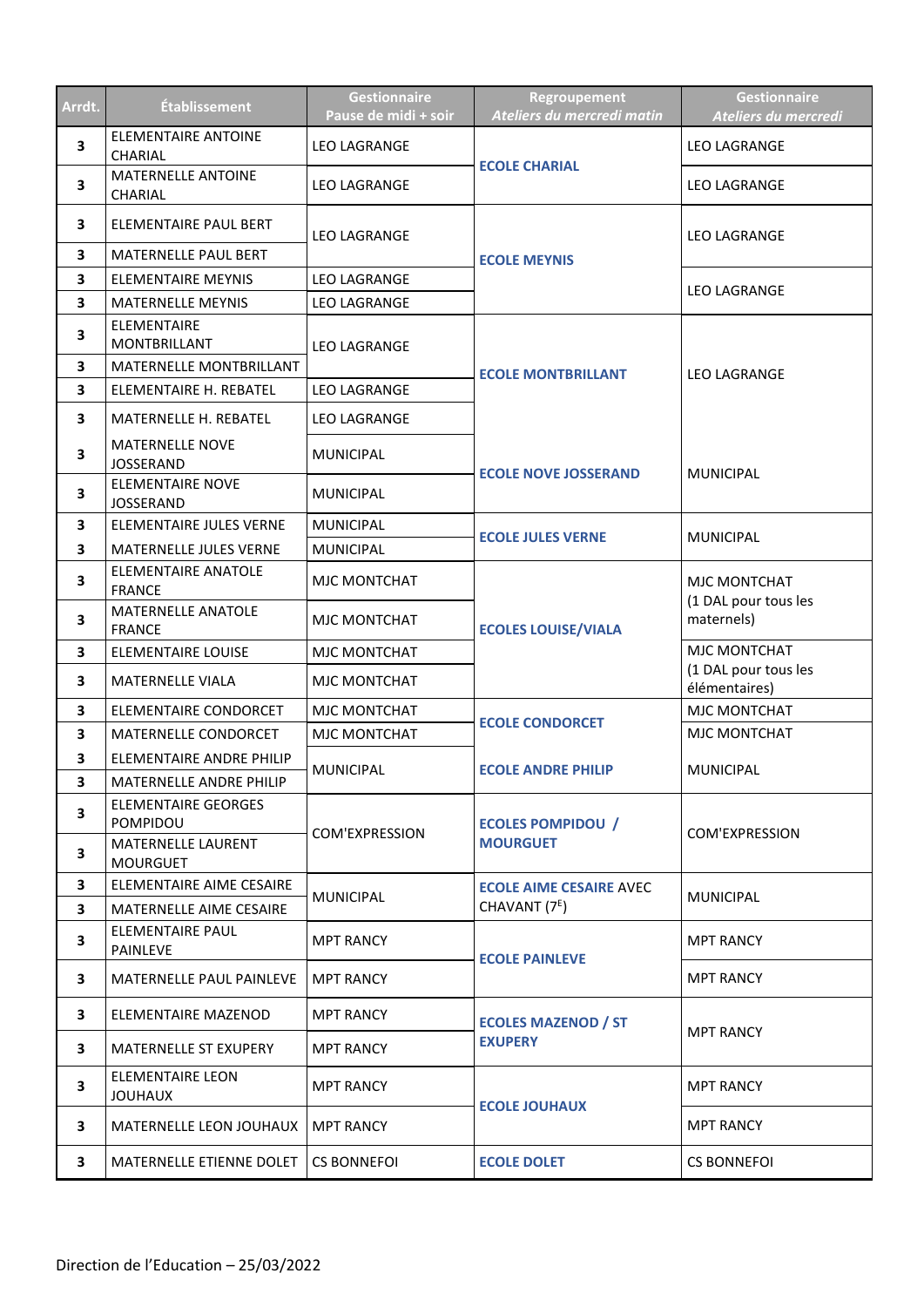| Arrdt. | <b>Établissement</b>                           | <b>Gestionnaire</b><br>Pause de midi + soir | <b>Regroupement</b><br>Ateliers du mercredi matin                                 | <b>Gestionnaire</b><br>Ateliers du mercredi |
|--------|------------------------------------------------|---------------------------------------------|-----------------------------------------------------------------------------------|---------------------------------------------|
| 4      | <b>ELEMENTAIRE GEORGES</b><br><b>I APIFRRF</b> | ME 4EME                                     | <b>ECOLE LAPIERRE</b>                                                             | ME 4EME                                     |
| 4      | <b>MATERNELLE GEORGES</b><br><b>LAPIERRE</b>   |                                             |                                                                                   |                                             |
| 4      | ELEMENTAIRE CDT ARNAUD                         | ME 4EME                                     | <b>ECOLE ELEM CDT ARNAUD</b>                                                      | ME 4EME                                     |
| 4      | <b>MATERNELLE CDT ARNAUD</b>                   | <b>MUNICIPAL</b>                            | <b>ECOLE MATERNELLE CDT</b>                                                       |                                             |
| 4      | <b>MATERNELLE LES PETITS</b><br><b>CANUTS</b>  | <b>MUNICIPAL</b>                            | <b>ARNAUD</b>                                                                     | <b>MUNICIPAL</b>                            |
| 4      | <b>MATERNELLE LE GROS</b><br>CAILLOU           | <b>MUNICIPAL</b>                            | <b>MATERNELLE GROS CAILLOU</b><br>AVEC MATERNELLE RAOUL<br>DUFF(1 <sup>er</sup> ) | <b>MUNICIPAL</b>                            |
| 4      | <b>ELEMENTAIRE JOSEPH</b><br><b>CORNIER</b>    | <b>MUNICIPAL</b>                            | <b>ECOLE JOSEPH CORNIER</b>                                                       | <b>MUNICIPAL</b>                            |
| 4      | <b>MATERNELLE JOSEPH</b><br><b>CORNIER</b>     | <b>MUNICIPAL</b>                            |                                                                                   |                                             |
| 4      | <b>ELEMENTAIRE LES</b><br><b>ENTREPOTS</b>     | Ka fête o mômes                             | <b>ECOLE LES ENTREPOTS</b>                                                        | Ka fête o mômes                             |
| 4      | <b>MATERNELLE LES ENTREPOTS</b>                |                                             |                                                                                   |                                             |
| 4      | ELEMENTAIRE JEAN DE LA<br><b>FONTAINE</b>      | <b>CS CROIX ROUSSE</b>                      | <b>ECOLE LA FONTAINE</b>                                                          | <b>CS CROIX ROUSSE</b>                      |
| 4      | MATERNELLE JEAN DE LA<br><b>FONTAINE A</b>     | <b>CS CROIX ROUSSE</b>                      |                                                                                   | <b>CS CROIX ROUSSE</b>                      |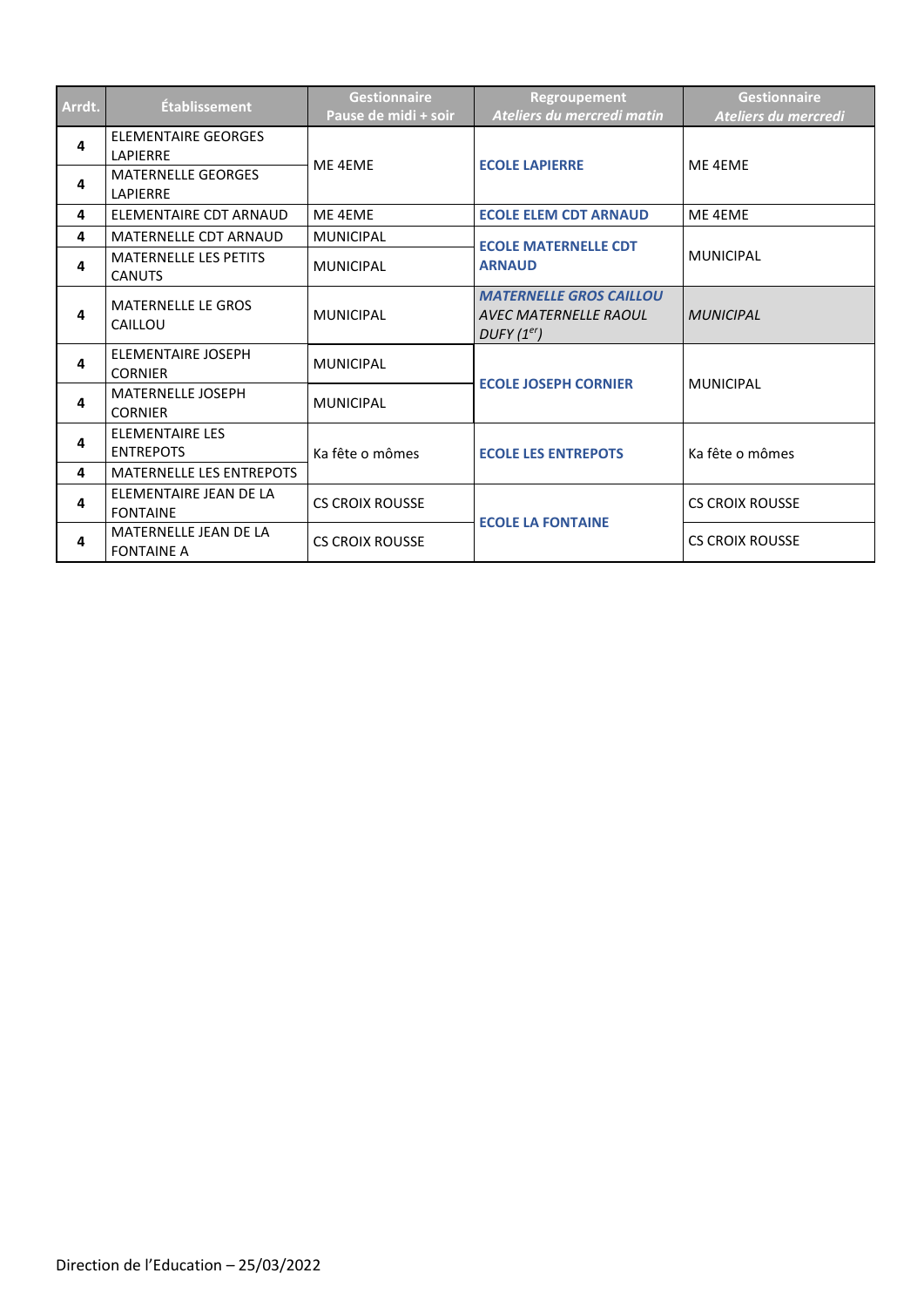| Arrdt. | <b>Établissement</b>                           | <b>Gestionnaire</b><br>Pause de midi + soir | Regroupement<br>Ateliers du mercredi matin                     | <b>Gestionnaire</b><br>Ateliers du mercredi |
|--------|------------------------------------------------|---------------------------------------------|----------------------------------------------------------------|---------------------------------------------|
| 5      | <b>ELEMENTAIRE FERDINAND</b><br><b>BUISSON</b> | <b>MUNICIPAL</b>                            |                                                                | <b>MUNICIPAL</b>                            |
| 5      | MATERNELLE FERDINAND<br><b>BUISSON</b>         | <b>MUNICIPAL</b>                            | <b>ECOLE FERDINAND BUISSON</b>                                 |                                             |
| 5      | ELEMENTAIRE JOLIOT-CURIE                       | <b>MUNICIPAL</b>                            |                                                                |                                             |
| 5      | MATERNELLE JOLIOT-CURIE                        |                                             |                                                                |                                             |
| 5      | ELEMENTAIRE CHAMPVERT<br><b>OUEST</b>          | <b>CS CHAMPVERT</b>                         |                                                                |                                             |
| 5      | MATERNELLE CHAMPVERT<br><b>OUEST</b>           |                                             | <b>ECOLE CHAMPVERT (AVEC</b><br>ECOLE BERLIOZ 9 <sup>e</sup> ) | <b>CS CHAMPVERT</b>                         |
| 5      | <b>MATERNELLE FRANCOIS</b><br><b>TRUFFAUT</b>  | <b>CS CHAMPVERT</b>                         |                                                                |                                             |
| 5      | <b>ELEMENTAIRE DIDEROT</b>                     | <b>MJC MENIVAL</b>                          |                                                                | MJC MENIVAL                                 |
| 5      | MATERNELLE DIDEROT                             |                                             | <b>ECOLE DIDEROT</b>                                           |                                             |
| 5      | <b>MATERNELLE LES BATTIERES</b>                | <b>MJC MENIVAL</b>                          |                                                                | <b>MJC MENIVAL</b>                          |
| 5      | ELEMENTAIRE LES GEMEAUX                        | <b>ENTRAIDE VALDO</b>                       | <b>ECOLE GEMEAUX (et utilisation</b>                           |                                             |
| 5      | <b>MATERNELLE LES GEMEAUX</b>                  | <b>ENTRAIDE VALDO</b>                       | des locaux de l'association<br>Entraide Valdo)                 | <b>ENTRAIDE VALDO</b>                       |
| 5      | ELEMENTAIRE ALBERT CAMUS                       | <b>CS SAINT JUST</b>                        |                                                                | <b>CS SAINT JUST</b>                        |
| 5      | MATERNELLE LA SARRA                            | <b>CS SAINT JUST</b>                        | <b>ECOLE CAMUS</b>                                             |                                             |
| 5      | <b>MATERNELLE MATHILDE</b><br><b>SIRAUD</b>    | <b>CS SAINT JUST</b>                        |                                                                |                                             |
| 5      | ELEMENTAIRE JEAN GERSON                        | <b>MJC VIEUX LYON</b>                       | <b>ECOLE GERSON</b>                                            | <b>MJC VIEUX LYON</b>                       |
| 5      | MATERNELLE JEAN GERSON                         |                                             |                                                                |                                             |
| 5      | <b>ELEMENTAIRE FULCHIRON</b>                   | MJC VIEUX LYON                              | <b>ECOLE LAMARTINE (2°)</b>                                    | <b>MJC VIEUX LYON</b>                       |
| 5      | <b>MATERNELLE FULCHIRON</b>                    |                                             |                                                                |                                             |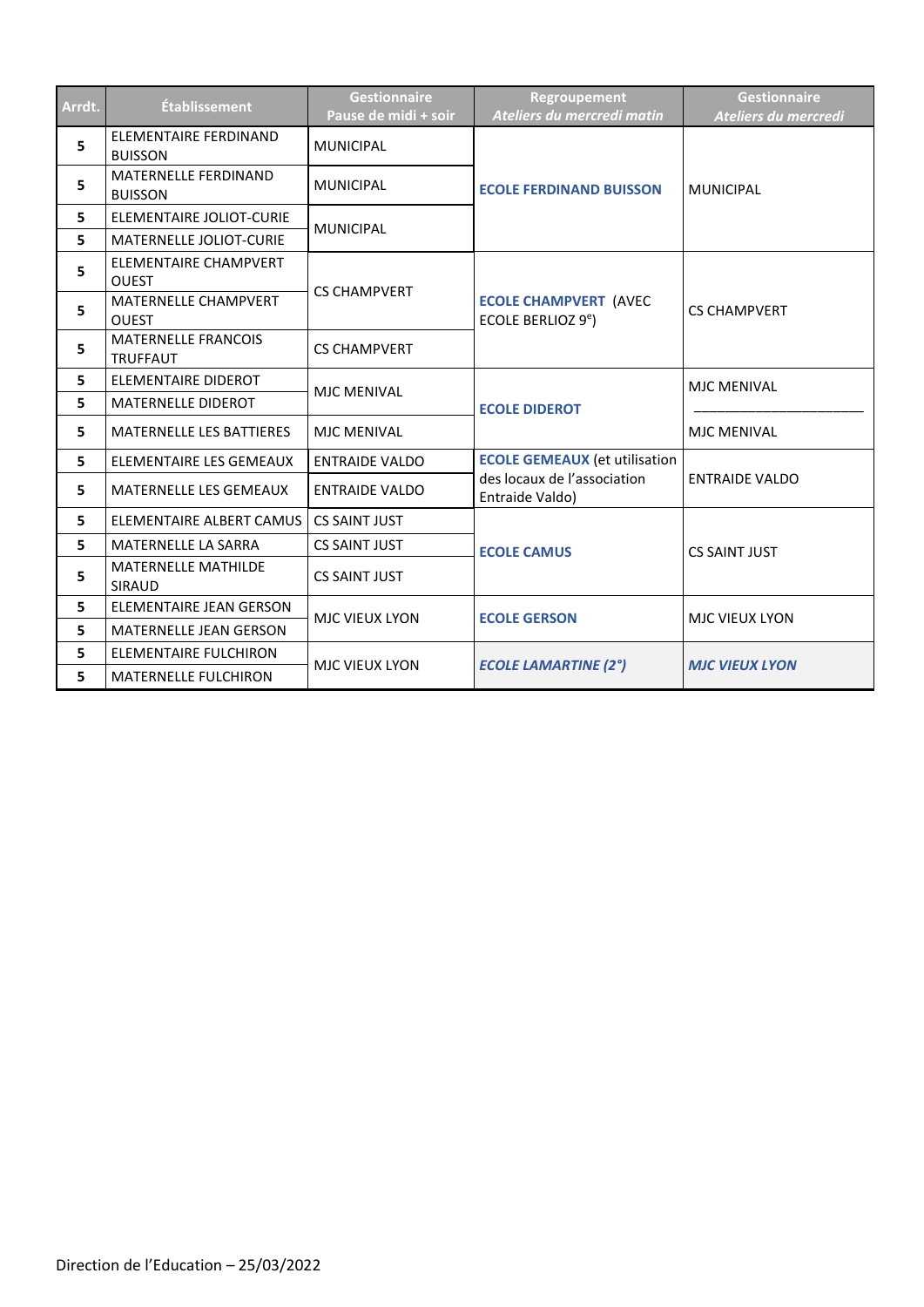| Arrdt. | <b>Établissement</b>                          | <b>Gestionnaire</b><br>Pause de midi + soir | Regroupement<br>Ateliers du mercredi matin | <b>Gestionnaire</b><br>Ateliers du mercredi |
|--------|-----------------------------------------------|---------------------------------------------|--------------------------------------------|---------------------------------------------|
| 6      | ELEMENTAIRE LOUIS PRADEL                      | <b>MUNICIPAL</b>                            |                                            | <b>MUNICIPAL</b>                            |
| 6      | <b>MATERNELLE JEAN COUTY</b>                  | <b>MUNICIPAL</b>                            |                                            |                                             |
| 6      | ELEMENTAIRE JEAN ROSTAND                      | <b>MUNICIPAL</b>                            | <b>ECOLE ROSTAND</b>                       |                                             |
| 6      | <b>MATERNELLE JEAN ROSTAND</b>                | <b>MUNICIPAL</b>                            |                                            |                                             |
| 6      | ELEMENTAIRE JEAN RACINE                       | <b>MUNICIPAL</b>                            |                                            |                                             |
| 6      | <b>MATERNELLE JEAN RACINE</b>                 | <b>MUNICIPAL</b>                            |                                            |                                             |
| 6      | <b>ELEMENTAIRE PIERRE</b><br><b>CORNEILLE</b> | <b>MUNICIPAL</b>                            | <b>ECOLE RACINE</b>                        | <b>MUNICIPAL</b>                            |
| 6      | <b>MATERNELLE PIERRE</b><br><b>CORNEILLE</b>  | <b>MUNICIPAL</b>                            |                                            |                                             |
| 6      | ELEMENTAIRE CREQUI                            | <b>MUNICIPAL</b>                            |                                            |                                             |
| 6      | <b>MATERNELLE CREQUI</b>                      |                                             |                                            |                                             |
| 6      | ELEMENTAIRE JEAN JAURES                       | MJC 6                                       | <b>ECOLE JEAN JAURES</b>                   | MJC <sub>6</sub>                            |
| 6      | <b>MATERNELLE JEAN JAURES</b>                 |                                             |                                            |                                             |
| 6      | <b>ELEMENTAIRE ANTOINE</b><br><b>REMOND</b>   | COM'EXPRESSION                              | <b>ECOLE ANTOINE REMOND</b>                | COM'EXPRESSION                              |
| 6      | <b>MATERNELLE ANTOINE</b><br><b>REMOND</b>    | COM'EXPRESSION                              |                                            |                                             |
| 6      | <b>ELEMENTAIRE MONTAIGNE</b>                  | <b>LEO LAGRANGE</b>                         | <b>ECOLE MONTAIGNE-FERRY</b>               |                                             |
| 6      | <b>MATERNELLE JULES FERRY</b>                 | <b>LEO LAGRANGE</b>                         |                                            | <b>LEO LAGRANGE</b>                         |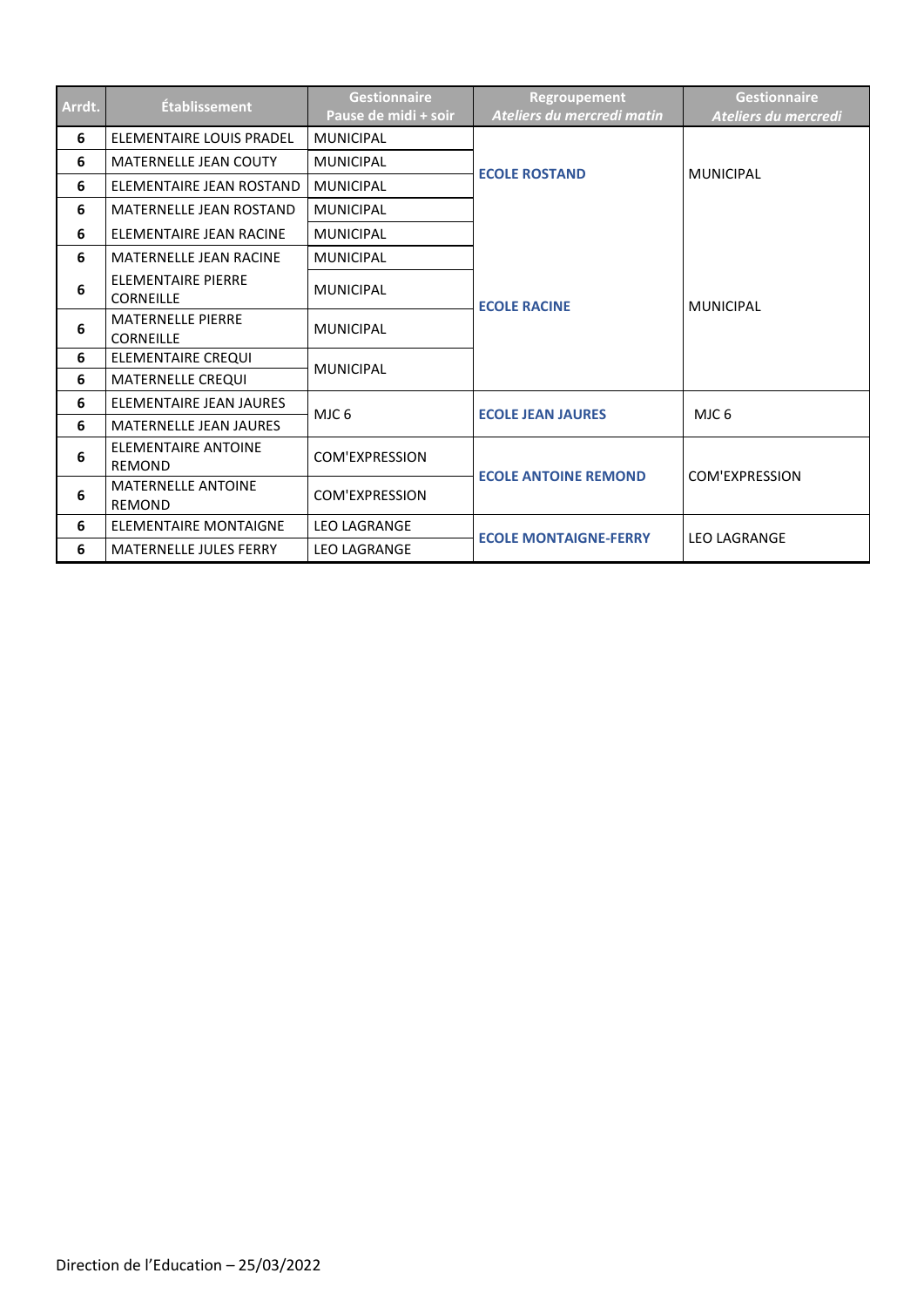| Arrdt.                   | Établissement                                        | <b>Gestionnaire</b><br>Pause de midi + soir | Regroupement<br>Ateliers du mercredi matin    | <b>Gestionnaire</b><br>Ateliers du mercredi |
|--------------------------|------------------------------------------------------|---------------------------------------------|-----------------------------------------------|---------------------------------------------|
| $\overline{\mathbf{z}}$  | <b>ELEMENTAIRE BERTHELOT</b>                         |                                             |                                               | <b>MUNICIPAL</b>                            |
| $\overline{7}$           | MATERNELLE BERTHELOT                                 | <b>MUNICIPAL</b>                            | <b>ECOLE BERTHELOT</b>                        |                                             |
| $\overline{\mathbf{z}}$  | ELEMENTAIRE CAVENNE                                  |                                             |                                               |                                             |
| $\overline{7}$           | MATERNELLE CAVENNE                                   | <b>MUNICIPAL</b>                            |                                               |                                             |
| $\overline{7}$           | <b>ELEMENTAIRE CHAVANT</b>                           | <b>MUNICIPAL</b>                            | <b>ECOLE AIME CESAIRE (3<sup>e</sup>)</b>     | <b>MUNICIPAL</b>                            |
| $\overline{\mathbf{z}}$  | MATERNELLE CHAVANT                                   |                                             |                                               |                                             |
| $\overline{\mathbf{z}}$  | ELEMENTAIRE JULIE-VICTOIRE<br><b>DAUBIE</b>          | <b>MUNICIPAL</b>                            |                                               |                                             |
| $\overline{\mathbf{z}}$  | MATERNELLE JULIE-VICTOIRE<br><b>DAUBIE</b>           |                                             |                                               |                                             |
| $\overline{\mathbf{z}}$  | <b>MATERNELLE DR CRESTIN</b>                         | <b>MUNICIPAL</b>                            | <b>ECOLE J.V. DAUBIE</b>                      | <b>MUNICIPAL</b>                            |
| $\overline{\mathbf{z}}$  | <b>ELEMENTAIRE PARC</b><br><b>BLANDAN PROVISOIRE</b> |                                             |                                               |                                             |
| $\overline{\mathbf{z}}$  | MATERNELLE PARC BLANDAN<br><b>PROVISOIRE</b>         | <b>MUNICIPAL</b>                            |                                               |                                             |
| $\overline{7}$           | <b>ECOLE INTERNATIONALE</b>                          | <b>MUNICIPAL</b>                            | <b>CITE SCOLAIRE</b><br><b>INTERNATIONALE</b> | <b>MUNICIPAL</b>                            |
| $\overline{7}$           | ELEMENTAIRE ARISTIDE<br><b>BRIAND</b>                | <b>CS GERLAND</b>                           |                                               | <b>CS GERLAND</b>                           |
| $\overline{7}$           | MATERNELLE ARISTIDE<br><b>BRIAND</b>                 | <b>CS GERLAND</b>                           | <b>ECOLE ARISTIDE BRIAND</b>                  | <b>CS GERLAND</b>                           |
| $\overline{7}$           | ELEMENTAIRE CLAUDIUS<br><b>BERTHELIER</b>            | LEO LAGRANGE                                |                                               | <b>LEO LAGRANGE</b>                         |
| $\overline{\mathbf{z}}$  | <b>MATERNELLE CLAUDIUS</b><br><b>BERTHELIER</b>      | <b>LEO LAGRANGE</b>                         | <b>ECOLE BERTHELIER</b>                       | <b>LEO LAGRANGE</b>                         |
| $\overline{ }$           | <b>MATERNELLE DU RHONE</b>                           | <b>LEO LAGRANGE</b>                         |                                               |                                             |
| $\overline{\mathbf{z}}$  | ELEMENTAIRE FRANÇOISE<br><b>HERITIER</b>             |                                             |                                               | <b>LEO LAGRANGE</b>                         |
| 7                        | MATERNELLE FRANÇOISE<br><b>HERITIER</b>              | <b>LEO LAGRANGE</b>                         |                                               |                                             |
| $\overline{\mathbf{z}}$  | <b>ELEMENTAIRE GINKGO</b><br>PREFIGURATION           |                                             | <b>ECOLE FRANÇOISE HERITIER</b>               |                                             |
| $\overline{\mathbf{z}}$  | MATERNELLE GINKGO<br>PREFIGURATION                   | <b>MUNICIPAL</b>                            |                                               |                                             |
| $\overline{\mathbf{z}}$  | ELEMENTAIRE F-A. RAVIER                              |                                             |                                               | <b>MUNICIPAL</b>                            |
| 7                        | <b>MATERNELLE F-A. RAVIER</b>                        | <b>MUNICIPAL</b>                            | <b>ECOLE RAVIER</b>                           |                                             |
| $\overline{\mathbf{z}}$  | <b>ELEMENTAIRE MARCEL</b><br>PAGNOL                  | <b>MUNICIPAL</b>                            |                                               | <b>MUNICIPAL</b>                            |
| 7                        | <b>MATERNELLE MARCEL</b><br>PAGNOL                   | <b>MUNICIPAL</b>                            | <b>ECOLE MARCEL PAGNOL</b>                    |                                             |
| 7                        | ELEMENTAIRE GILBERT DRU                              | ARCHE DE NOE                                | <b>ECOLE GILBERT DRU</b>                      | ARCHE DE NOE                                |
| $\overline{\mathbf{z}}$  | MATERNELLE GILBERT DRU                               | ARCHE DE NOE                                |                                               | ARCHE DE NOE                                |
| $\overline{7}$           | ELEMENTAIRE MARC BLOCH                               | MJC JEAN MACE                               | <b>ECOLE MARC BLOCH</b>                       | MJC JEAN MACE                               |
| $\overline{7}$           | MATERNELLE MARC BLOCH                                | MJC JEAN MACE                               |                                               | MJC JEAN MACE                               |
| $\overline{\phantom{a}}$ | ELEMENTAIRE JEAN-PIERRE<br><b>VEYET</b>              | ME 7EME                                     | <b>ECOLE VEYET</b>                            | ME 7EME                                     |
| $\overline{\mathbf{z}}$  | MATERNELLE JEAN-PIERRE<br><b>VEYET</b>               | ME 7EME                                     |                                               | ME 7EME                                     |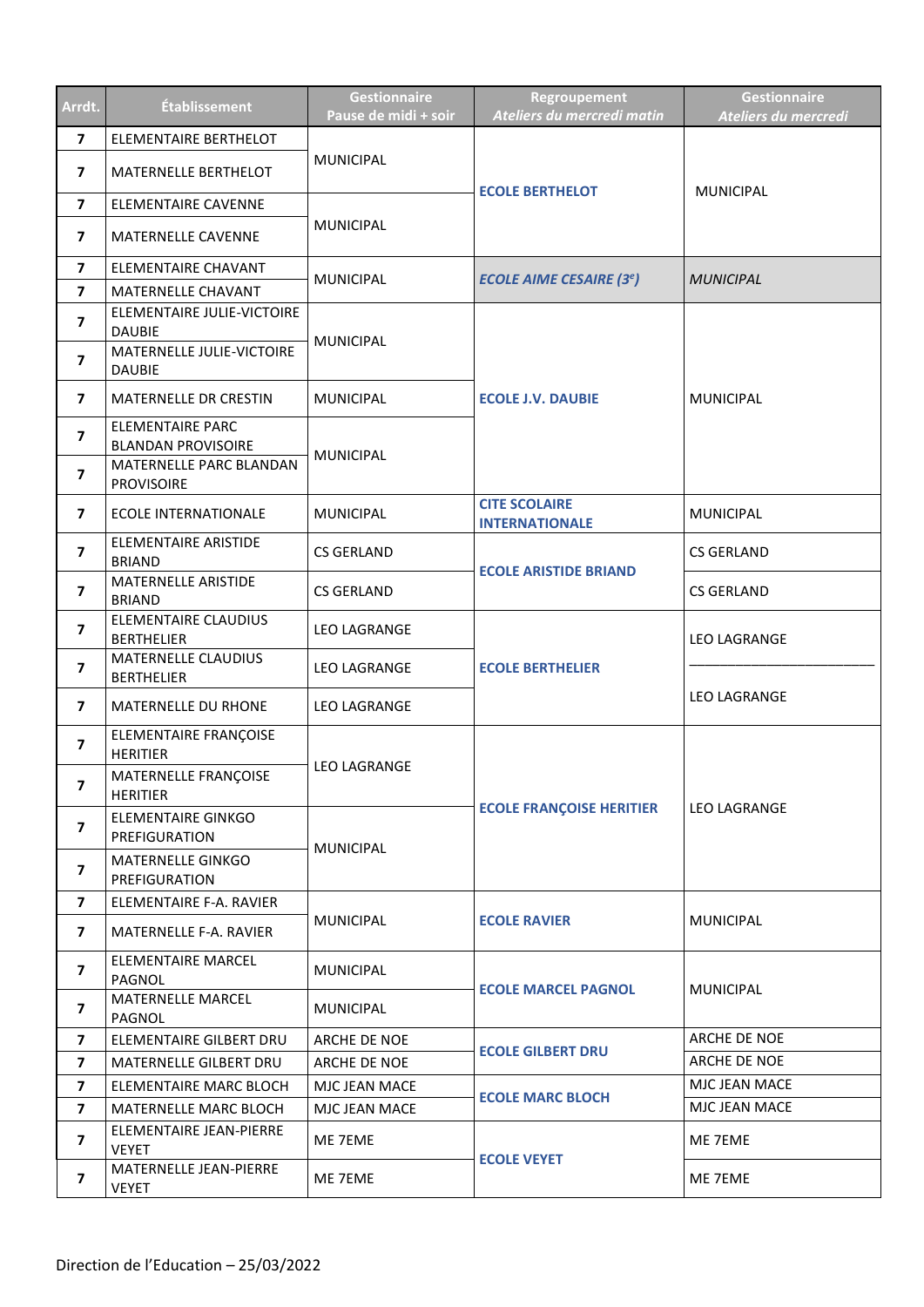| Arrdt. | <b>Établissement</b>                    | <b>Gestionnaire</b><br>Pause de midi + soir | Regroupement<br>Ateliers du mercredi matin | Gestionnaire<br>Ateliers du mercredi |
|--------|-----------------------------------------|---------------------------------------------|--------------------------------------------|--------------------------------------|
| 8      | ELEMENTAIRE CHARLES PEGUY               | <b>LEO LAGRANGE</b>                         |                                            |                                      |
| 8      | <b>MATERNELLE CHARLES PEGUY</b>         | <b>LEO LAGRANGE</b>                         |                                            | <b>LEO LAGRANGE</b>                  |
| 8      | ELEMENTAIRE JOHN KENNEDY                | <b>LEO LAGRANGE</b>                         |                                            |                                      |
| 8      | MATERNELLE JOHN KENNEDY                 |                                             | <b>ECOLE PEGUY</b>                         |                                      |
| 8      | ELEMENTAIRE LOUIS PERGAUD               |                                             |                                            | <b>LEO LAGRANGE</b>                  |
| 8      | <b>MATERNELLE LOUIS PERGAUD</b>         | <b>LEO LAGRANGE</b>                         |                                            |                                      |
| 8      | ELEMENTAIRE A. FOURNIER                 | <b>LEO LAGRANGE</b>                         |                                            | <b>CS ETATS-UNIS</b>                 |
| 8      | <b>MATERNELLE A. FOURNIER</b>           | <b>LEO LAGRANGE</b>                         | <b>ECOLE FOURNIER</b>                      | <b>CS ETATS-UNIS</b>                 |
| 8      | ELEMENTAIRE JEAN GIONO                  | <b>CS GISELE HALIMI</b>                     |                                            | CS GISELE HALIMI                     |
| 8      | MATERNELLE JEAN GIONO                   | <b>CS GISELE HALIMI</b>                     | <b>ECOLE GIONO</b>                         | CS GISELE HALIMI                     |
| 8      | ELEMENTAIRE MARIE BORDAS                | <b>MUNICIPAL</b>                            |                                            |                                      |
| 8      | <b>MATERNELLE MARIE BORDAS</b>          |                                             |                                            |                                      |
| 8      | MATERNELLE PHILIBERT<br><b>DELORME</b>  | <b>MUNICIPAL</b>                            | <b>ECOLE BORDAS</b>                        | <b>MUNICIPAL</b>                     |
| 8      | ELEMENTAIRE PHILIBERT<br><b>DELORME</b> | <b>MUNICIPAL</b>                            |                                            |                                      |
| 8      | ELEMENTAIRE JEAN MACE                   | <b>MUNICIPAL</b>                            | <b>ECOLE JEAN MACE</b>                     | <b>MUNICIPAL</b>                     |
| 8      | <b>MATERNELLE JEAN MACE</b>             | <b>MUNICIPAL</b>                            |                                            |                                      |
| 8      | MATERNELLE COMBE BLANCHE                | <b>MUNICIPAL</b>                            | <b>ECOLE COMBE BLANCHE</b>                 | <b>MUNICIPAL</b>                     |
| 8      | ELEMENTAIRE COMBE BLANCHE               | <b>MUNICIPAL</b>                            |                                            |                                      |
| 8      | ELEMENTAIRE S. SIGNORET                 | <b>MUNICIPAL</b>                            | <b>ECOLE SIGNORET</b>                      | <b>MUNICIPAL</b>                     |
| 8      | MATERNELLE S. SIGNORET                  |                                             |                                            |                                      |
| 8      | MATERNELLE MARYSE BASTIE                | <b>CS LAENNEC</b>                           |                                            | CS LAENNEC                           |
| 8      | MATERNELLE E. HERRIOT                   | <b>CS LAENNEC</b>                           | <b>ECOLE HERRIOT</b>                       |                                      |
| 8      | ELEMENTAIRE E. HERRIOT                  | <b>CS LAENNEC</b>                           |                                            | <b>CS LAENNEC</b>                    |
| 8      | ELEMENTAIRE JEAN MERMOZ                 |                                             |                                            |                                      |
| 8      | MATERNELLE JEAN MERMOZ A                | MJC MERMOZ<br>LAENNEC                       | <b>ECOLE MERMOZ</b>                        | MJC MERMOZ LAENNEC                   |
| 8      | MATERNELLE JEAN MERMOZ B                |                                             |                                            |                                      |
| 8      | ELEMENTAIRE LOUIS PASTEUR               | MJC MERMOZ                                  | <b>ECOLE LOUIS PASTEUR</b>                 | MJC MERMOZ LAENNEC                   |
| 8      | <b>MATERNELLE LOUIS PASTEUR</b>         | LAENNEC                                     | (Nouvelle adresse)                         |                                      |
| 8      | <b>ELEMENTAIRE LUMIERE</b>              | <b>MJC MONPLAISIR</b>                       | <b>ECOLE ELE PAUL EMILE</b>                | <b>MJC MONPLAISIR</b>                |
| 8      | MATERNELLE LUMIERE                      |                                             | <b>VICTOR</b> (pour les                    |                                      |
|        |                                         | ME 8EME pour midi                           | élémentaires) et ECOLE MAT                 |                                      |
| 8      | ELEMENTAIRE P.E. VICTOR                 | MJC MONPLAISIR                              | <b>LUMIERE</b> (pour les                   | <b>MJC MONPLAISIR</b>                |
| 8      | MATERNELLE P.E. VICTOR                  | pour soirs<br>ME 8EME                       | maternelles)                               |                                      |
| 8      | ELEMENTAIRE SIMONE VEIL                 |                                             |                                            |                                      |
| 8      | MATERNELLE SIMONE VEIL                  | <b>MJC MONPLAISIR</b>                       | <b>ECOLE SIMONE VEIL</b>                   | <b>MJC MONPLAISIR</b>                |
| 8      | ELEMENTAIRE ANNE SYLVESTRE              |                                             |                                            |                                      |
| 8      | MATERNELLE ANNE SYLVESTRE               | <b>MJC MONPLAISIR</b>                       | <b>ECOLE ANNE SYLVESTRE</b>                | <b>MJC MONPLAISIR</b>                |